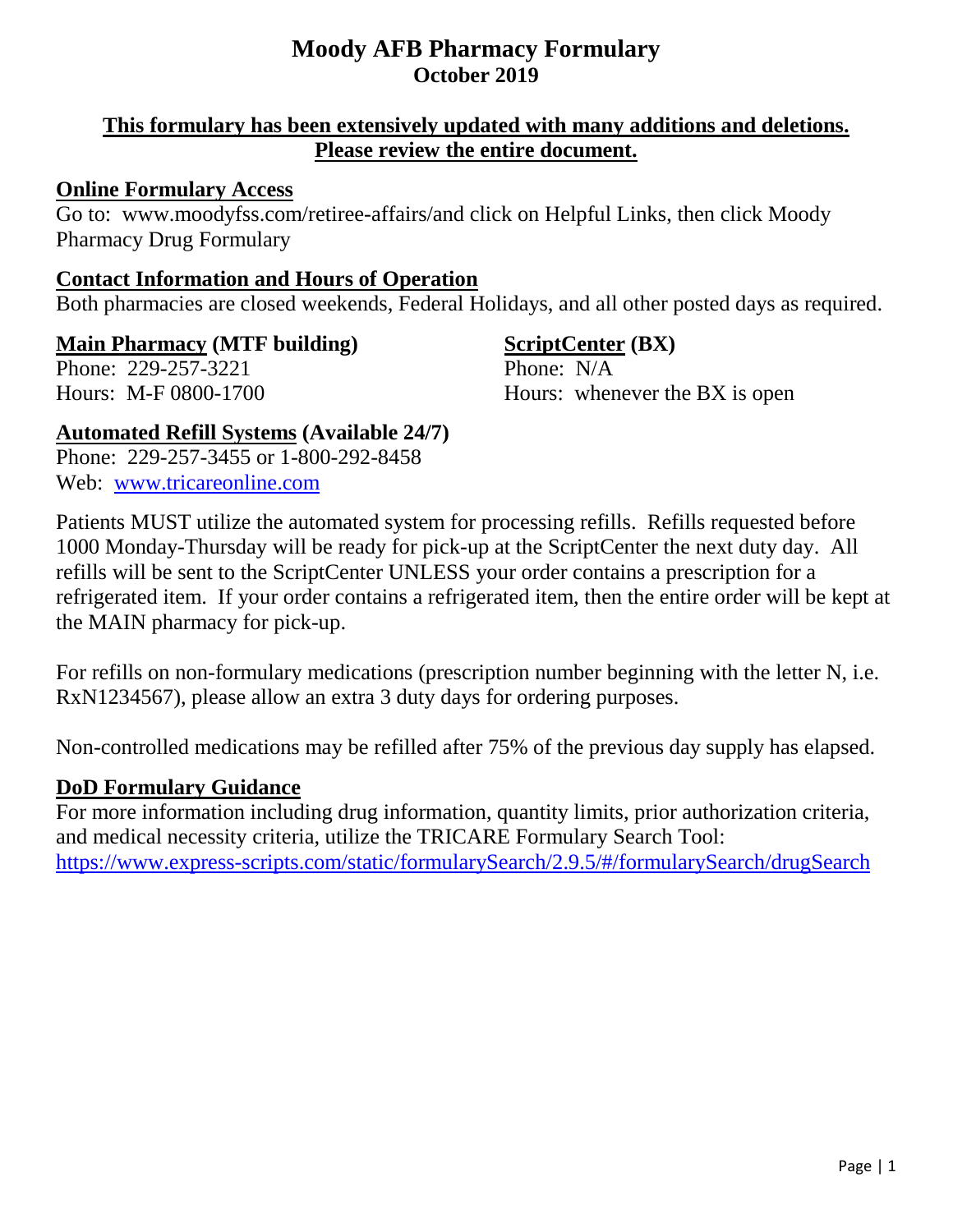# **\*\*Listed by generic drug name according to drug class/Combination drugs listed by brand name\*\***

## **Antibiotics/Antifungals/Antivirals**

#### *Antibiotics*

Amoxicillin (Amoxil) 250 mg, 500 mg capsule; 875 mg tablet; 250 mg chewable tablet; 125 mg/5 ml, 250 mg/5 ml, 400 mg/5 ml suspension Augmentin (amoxicillin/clavulanate) 250 mg/125 mg, 500 mg/125 mg, 875 mg/125 mg tablet; 400 mg/57 mg chewable tablet; 125 mg/31.25 mg/5 ml, 200 mg/28.5 mg/5 ml, 250 mg/62.5 mg/5 ml, 400 mg/57 mg/5 ml, 600 mg/42.9 mg/5 ml suspension; 1000 mg/62.5 mg XR tablet Azithromycin (Zithromax) 250 mg tablet, 250 mg dosepak; 1 gm packet; 100 mg/5 ml, 200 mg/5 ml suspension Bactrim/Septra (sulfamethoxazole/trimethoprim) 800 mg/160 mg tablet; 200 mg/40 mg/5 ml suspension Cefadroxil (Duricef) 500 mg capsule; 250 mg/5 ml, 500 mg/5 ml suspension Cefdinir (Omnicef) 300 mg capsule; 125 mg/5 ml, 250 mg/5 ml suspension Cefprozil (Cefzil) 250 mg, 500 mg tablet Cefuroxime (Ceftin) 250 mg tablet Cephalexin (Keflex) 250 mg, 500 mg capsule; 125 mg/5 ml, 250 mg/5 ml suspension Ciprofloxacin (Cipro) 250 mg, 500 mg tablet Clarithromycin (Biaxin) 500 mg tablet Clindamycin (Cleocin) 150 mg, 300 mg capsule; 75 mg/5 ml suspension Dicloxacillin 250 mg, 500 mg capsule Doxycycline biphasic (Oracea) 40mg capsule Doxycycline hyclate 20 mg, 100 mg tablet; 50 mg capsule Doxycycline monohydrate 50 mg, 100 mg tablet Erythromycin BASE 250 mg tablet Erythromycin ethylsuccinate (EES) 400 mg tablet; 200 mg/5 ml suspension Levofloxacin (Levaquin) 250 mg, 500 mg, 750 mg tablet Metronidazole (Flagyl) 250 mg, 500 mg tablet Minocycline (Minocin) 50 mg capsule Nitrofurantoin (Macrodantin) 50 mg capsule; (Macrobid) 100 mg capsule Penicillin VK 250 mg, 500 mg tablet; 250 mg/5 ml suspension Trimethoprim (Primsol) 100 mg tablet *Antifungals* Clotrimazole (Mycelex) 10 mg troche Fluconazole (Diflucan) 100 mg,150 mg, 200 mg tablet; 40 mg/ml suspension Griseofulvin (Gris-PEG) 125 mg, 500 mg tablet; 125 mg/5 ml suspension Ketoconazole 200 mg tablet Neomycin sulfate 500 mg tablet Nystatin 500,000 unit tablet; 100,000 unit/ml suspension Terbinafine (Lamisil) 250 mg tablet *Antimalarials* Chloroquine phosphate (Aralen) 500 mg tablet Hydroxychoroquine (Plaquenil) 200 mg tablet Malarone (atovaquone/proguanil) 250 mg/100 mg tab Mefloquine (Lariam) 250 mg tablet Primaquine phosphate 26.3 mg tablet *Antituberculosis* Ethambutol (Myambutol) 400 mg tablet Isoniazid (INH) 300 mg tablet Pyrazinamide 500 mg tablet Rifampin (Rifadin) 300 mg capsule *Antivirals* Acyclovir (Zovirax) 200 mg capsule; 800 mg tablet; 200 mg/5 ml suspension Oseltamivir (Tamiflu) 75 mg capsule; 6 mg/ml suspension Valacyclovir (Valtrex) 500 mg, 1 gm tablet

#### **Anticonvulsants**

Carbamazepine (Tegretol) 100 mg chewable; 200 mg tablet Carbamazepine XR (Tegretol XR) 100 mg, 200 mg, 400 mg tablet Divalproex sodium (Depakote) 125 mg sprinkle capsule Divalproex sodium DR (Depakote DR) 250 mg, 500 mg tablet Divalproex sodium ER (Depakote ER) 250 mg, 500 mg tablet Gabapentin (Neurontin) 100 mg, 300 mg, 400 mg capsule; 600 mg, 800 mg tablet

Lamotrigine (Lamictal) 25 mg, 100 mg, 200 mg tablet

Lamotrigine ER (Lamictal XR) 25 mg, 50 mg, 100 mg, 200 mg, 250 mg, 300 mg tablet

Levetiracetam (Keppra) 250 mg, 500 mg, 750 mg, 1000 mg tablet Levetiracetam ER (Keppra XR) 500 mg, 750 mg tablet Oxcarbazepine (Trileptal) 150 mg, 300 mg, 600 mg tablet Phenytoin sodium (Dilantin) 50 mg tablet; 100 mg capsule; 125 mg/5 ml suspension

Primidone (Mysoline) 50 mg, 250 mg tablet Topiramate (Topamax) 25 mg, 50 mg, 100 mg, 200 mg tablet

#### **Antidepressants/Antipsychotics/Antianxiety**

Amitriptyline (Elavil) 10 mg, 25 mg, 50 mg, 75 mg, 100 mg, 150 mg tablet Aripiprazole (Abilify) 2 mg, 5 mg, 10 mg, 15 mg, 20 mg, 30 mg tablet Atomoxetine (Strattera) 10 mg, 18 mg, 25 mg, 40 mg, 60 mg capsule Bupropion (Wellbutrin) 75 mg, 100 mg tablet Bupropion SR (Wellbutrin SR) 100 mg, 150 mg tablet Bupropion XL (Wellbutrin XL) 150 mg, 300 mg tablet Buspirone (Buspar) 5 mg, 10 mg, 15 mg tablet Citalopram (Celexa) 10 mg, 20 mg, 40 mg tablet Donepezil (Aricept) 5 mg, 10 mg tablet Doxepin (Sinequan) 10 mg, 25 mg, 100 mg capsule Duloxetine (Cymbalta) 20 mg, 30 mg, 60 mg capsule Escitalopram (Lexapro) 5 mg, 10 mg, 20 mg tablet Fluoxetine (Prozac) 10 mg, 20 mg, 40 mg capsule; 20 mg/5 ml liquid Haloperidol (Haldol) 0.5 mg, 2 mg, 5 mg tablet Imipramine (Tofranil) 10 mg, 25 mg tablet Lithium carbonate (Lithobid) 150 mg, 300 mg capsule Lurasidone (Latuda) 20 mg, 40 mg, 60 mg, 80 mg, 120 mg tablet Memantine (Namenda) 5 mg, 10 mg tablet Mirtazapine (Remeron) 15 mg, 30 mg tablet Nortriptyline (Pamelor) 10 mg, 25 mg, 50 mg, 75 mg capsule Paroxetine (Paxil) 10 mg, 20 mg, 30 mg, 40 mg tablet Quetiapine (Seroquel) 25 mg, 50mg, 100 mg, 200 mg, 300 mg, 400 mg tablet Quetiapine XR (Seroquel XR) 50 mg, 150 mg, 200 mg, 300 mg, 400 mg tablet Risperidone (Risperdal) 0.25 mg, 0.5 mg, 1 mg, 2 mg, 3 mg tablet; 1 mg/ml solution Sertraline (Zoloft) 25 mg, 50 mg, 100 mg tablet Thiothixene (Navane) 1 mg, 5 mg capsule Trazodone (Desyrel) 50 mg, 100 mg, 150 mg tablet Venlafaxine (Effexor) 75 mg tablet Venlafaxine XR (Effexor XR) 37.5 mg, 75 mg, 150 mg capsule

#### **Antiemetics**

Doxylamine 25 mg tablet (to be used with pyridoxine in pregnancy) Meclizine (Antivert) 25 mg tablet Metoclopramide (Reglan) 10 mg tablet; 5 mg/5 ml solution Ondansetron (Zofran) 4 mg, 8 mg tablet; 4 mg/5 ml solution Ondansetron ODT (Zofran ODT) 4 mg, 8 mg tablet Prochlorperazine (Compazine) 5 mg, 10 mg tablet Promethazine (Phenergan) 12.5 mg, 25 mg tablet Scopolamine (Transderm-Scop) 1.5 mg/72 hour patch

#### **Antihistamines & Allergic Response**

Albuterol (Proventil) 4 mg tablet; 2 mg/5 ml syrup Cetirizine (Zyrtec) 10 mg tablet; 1 mg/ml syrup Chlorpheniramine 4 mg tablet; 2 mg/5 ml syrup Cyproheptadine (Periactin) 4 mg tablet; 2 mg/5 ml syrup Diphenhydramine (Benadryl) 25 mg, 50 mg capsule; 12.5 mg/5 ml elixir Epinephrine (Epi-Pen/Epi-Pen Jr) 0.15 mg, 0.3 mg injector Fexofenadine (Allegra) 60 mg, 180 mg tablet Hydroxyzine (Atarax) 10 mg, 25 mg tablet; 10 mg/5 ml syrup Hydroxyzine pamoate (Vistaril) 25 mg capsule Loratadine (Claritin) 10 mg tablet; 1 mg/ml syrup Montelukast (Singulair) 4 mg, 5 mg chewable; 10 mg tablet; 4 mg granules Theophylline (TheoDur) 100 mg, 200 mg, 300 mg tablet Zyrtec D (cetirizine/pseudoephedrine) 5 mg/120 mg tablet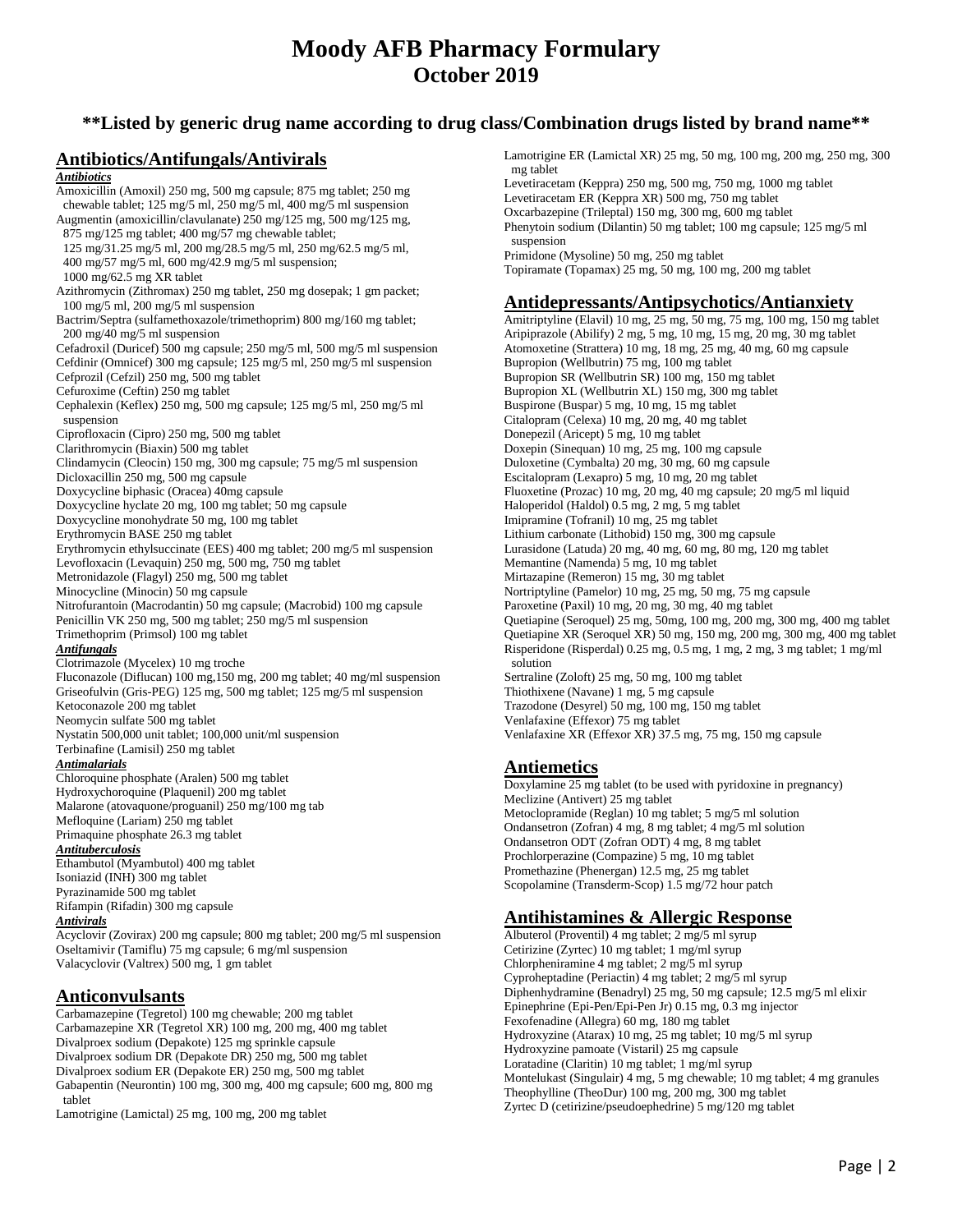### **Antiparkinson Agents**

Amantadine (Symmetrel) 100 mg capsule; 50 mg/5 ml solution Benztropine (Cogentin) 1 mg, 2 mg tablet Bromocriptine mesylate (Parlodel) 2.5 mg tablet Pramipexole (Mirapex) 0.25 mg, 0.5 mg, 1 mg tablet Ropinirole (Requip) 0.25 mg, 0.5 mg, 1 mg, 2 mg, 3 mg tablet Selegiline (Eldepryl) 5 mg capsule Sinemet (carbidopa/levodopa) 10 mg/100 mg, 25 mg/100 mg, 25 mg/250 mg tablet Sinemet CR (carbidopa/levodopa ER) 25 mg/100 mg, 50 mg/200 mg tablet Trihexyphenidyl (Artane) 2 mg tablet

### **Bisphosphonates**

Alendronate (Fosamax) 5 mg, 10 mg, 35 mg, 70 mg tablet; 70 mg/75 ml solution

Ibandronate (Boniva) 150 mg tablet

#### **Cardiovascular Agents**

*Antiadrenergics* Clonidine (Catapres) 0.1 mg, 0.2 mg, 0.3 mg tablet; 0.1 mg, 0.2 mg, 0.3 mg patch

Doxazosin mesylate (Cardura) 2 mg, 4 mg, 8 mg tablet

Guanfacine (Tenex) 1 mg, 2 mg tablet

Guanfacine ER (Intuniv) 1 mg, 2 mg, 3 mg, 4 mg tablet

Methyldopa (Aldomet) 250 mg, 500 mg tablet

Prazosin (Minipress) 1 mg, 2 mg, 5 mg capsule Terazosin (Hytrin) 1 mg, 2 mg, 5 mg capsule

*Antianginals*

Isosorbide dinitrate (Isordil) 10 mg tablet; 40 mg titradose; 40 mg ER tablet Isosorbide mononitrate (Ismo) 20 mg tablet

Isosorbide mononitrate ER (Imdur) 30 mg, 60 mg, 120 mg tablet Nitroglycerin (Nitrostat) 0.4 mg sublingual tablet; 0.4 mg translingual spray;

(Transderm-Nitro) 0.2 mg/hr, 0.4 mg/hr, 0.6 mg/hr patch

*Antiarrhythmics (Cardiac Glycosides)* Amiodarone (Cardarone) 200 mg tablet

Digoxin (Lanoxin) 0.125 mg, 0.25 mg tablet

# *ACE Inhibitors (Angiotensin Converting Enzyme Inhibitors)*

Captopril (Capoten) 12.5 mg, 25 mg, 50 mg, 100 mg tablet

Lisinopril (Zestril) 2.5 mg, 5 mg, 10 mg, 20 mg, 30 mg, 40 mg tablet Lotrel (amlodipine/benazepril) 2.5 mg/10 mg, 5 mg/10 mg, 5 mg/20 mg,

5 mg/40 mg, 10 mg/20 mg, 10 mg/40 mg capsule Ramipril (Altace) 1.25 mg, 2.5 mg, 5 mg, 10 mg capsule

Zestoretic (lisinopril/hydrochlorothiazide) 10 mg/12.5 mg, 20 mg/12.5 mg, 20 mg/25 mg tablet

#### *ARBs (Angiotensin II Receptor Blockers)*

Diovan HCT (valsartan/hydrochlorothiazide) 80 mg/12.5 mg, 160 mg/12.5 mg, 160 mg/25 mg, 320 mg/25 mg tablet

Losartan (Cozaar) 25 mg, 50 mg, 100 mg tablet

Hyzaar (losartan/hydrochlorothiazide) 50 mg/12.5 mg, 100 mg/12.5 mg, 100 mg/25 mg tablet

Micardis HCT (telmisartan/hydrochlorothiazide) 40 mg/12.5 mg, 80 mg/12.5 mg, 80 mg/25 mg tablet

Telmisartan (Micardis) 20 mg, 40 mg, 80 mg tablet

Valsartan (Diovan) 40 mg, 80 mg, 160 mg, 320 mg tablet

*Beta-Adrenergic Blockers*

Atenolol (Tenormin) 25 mg, 50 mg, 100 mg tablet Carvedilol (Coreg) 3.125 mg, 6.25 mg, 12.5 mg, 25 mg tablet Carvedilol ER (Coreg CR) 10 mg, 20 mg, 40 mg, 80 mg capsule Labetalol (Trandate) 100 mg, 200 mg tablet Metoprolol succinate (Toprol XL) 25 mg, 50 mg, 100 mg, 200 mg tablet Metoprolol tartrate (Lopressor) 25 mg, 50 mg, 100 mg tablet Nadolol (Corgard) 20 mg, 40 mg tablet

Propranolol (Inderal) 10 mg, 20 mg, 40 mg, 60 mg tablet Propranolol ER (Inderal LA) 60 mg, 80 mg, 120 mg, 160 mg capsule Sotalol (Betapace) 50 mg, 80 mg, 120 mg tablet

#### *Calcium Channel Blockers*

Amlodipine (Norvasc) 2.5 mg, 5 mg, 10 mg tablet

Diltiazem 30 mg, 120 mg tablet Diltiazem ER (Tiazac) 120 mg, 180 mg, 240 mg, 300 mg, 360 mg capsule Nifedipine (Procardia) 10 mg capsule Nifedipine (Adalat CC) 30 mg, 60 mg, 90 mg tablet

Verapamil (Calan) 80 mg, 120 mg tablet Verapamil ER (Calan SR) 120 mg, 180 mg, 240 mg tablet *Diuretics* Chlorthalidone (Hygroton) 25 mg, 50 mg tablet Furosemide (Lasix) 20 mg, 40 mg tablet; 10 mg/ml solution Hydrochlorothiazide (Microzide) 12.5 mg capsule; 25 mg, 50 mg tablet Indapamide (Lozol) 2.5 mg tablet Maxzide (hydrochlorothiazide/triamterene) 25 mg/37.5 mg, 50 mg/75 mg tablet Metolazone (Zaroxolyn) 5 mg tablet Spironolactone (Aldactone) 25 mg, 50 mg, 100 mg tablet *Miscellaneous Cardiac Meds* Aggrenox (dipyridamole/aspirin) 200 mg/25 mg capsule Aliskiren (Tekturna) 150 mg, 300 mg tablet Apixaban (Eliquis) 2.5 mg, 5 mg tablet Clopidogrel (Plavix) 75 mg tablet Desmopressin (DDAVP) 0.2 mg tablet Enoxaparin (Lovenox) 30 mg, 40 mg, 60 mg, 80 mg, 100 mg pre-filled syringes Flecainide (Tambocor) 50 mg, 100 mg tablet Hydralazine (Apresoline) 10 mg, 25 mg, 50 mg, 100 mg tablet Midodrine (Amatine) 5 mg tablet Pradaxa (Dabigatran) 75 mg, 150 mg capsule Pentoxifylline (Trental) 400 mg tablet Ranolazine (Ranexa) 500 mg tablet Rivaroxaban (Xarelto) 10 mg, 15 mg, 20 mg tablet Sildenafil (Revatio) 20 mg tablet Warfarin (Coumadin) 1 mg, 2 mg, 2.5 mg, 3 mg, 5 mg, 10 mg tablet

# **Contraceptives (any equivalent brand will be used)**

*Monophasic* **(listed by increasing estrogen component)** Camila/Ortho Micronor (norethindrone) 0.35 mg tablet Depo-Provera (medroxyprogesterone) 150 mg injection Nuvaring (etonogestrel/ethinyl estradiol) 0.12 mg/15 mcg vaginal ring Gianvi/Yaz (drospirenone/ethinyl estradiol) 3 mg/20 mcg tablet Loestrin 1/20 (norethindrone/ethinyl estradiol) 1 mg/20 mcg tablet Orsythia/Sronyx (levonorgestrel/ethinyl estradiol) 0.1 mg/20 mcg tablet Junel Fe 1/20/Loestrin Fe 1/20 (norethindrone/ethinyl estradiol/ferrous fumarate) 1 mg/20 mcg/75 mg tablet Desogen/Reclipsen (desogestrel/ethinyl estradiol) 0.15 mg/30 mcg tablet Yasmin/Ocella (drospirenone/ethinyl estradiol) 3 mg/30 mcg tablet Loestrin (norethindrone/ethinyl estradiol) 1.5 mg/30 mcg tablet Loestrin FE 1.5/30 (norethindrone/ethinyl estradiol/ferrous fumarate) 1.5 mg/30 mcg/75 mg tablet Cryselle/Low-Ogestrel (norgestrel/ethinyl estradiol) 0.3 mg/30 mcg tablet Jolessa (levonorgestrel/ethinyl estradiol) 0.15 mg/30 mcg tablet Ortho-Novum 1/35/Necon 1/35 (norethindrone/ethinyl estradiol) 1 mg/35 mcg tablet Mononessa/Ortho-Cyclen (norgestimate/ethinyl estradiol) 0.25 mg/35 mcg tablet Xulane (norelgestromin/ethinyl estradiol) 0.15 mg/35 mcg/day patch Necon 1/50 (norethindrone/mestranol) 1 mg/50 mcg tablet *Biphasic* Azurette/Mircette (desogestrel/ethinyl estradiol) 0.15 mg/20 mcg, 0.15 mg/10 mcg tablet *Triphasic* **(listed by increasing estrogen component)** Ortho Tri-Cyclen Lo (norgestimate/ethinyl estradiol) 0.18 mg/25 mcg, 0.215 mg/25 mcg, 0.25 mg/25 mcg tablet Trivora (levonorgestrel/ethinyl estradiol) 0.05 mg/30 mcg, 0.075 mg/40 mcg, 0.125 mcg/30 mcg tablet Necon 7/7/7/Ortho-Novum 7/7/7 (norethindrone/ethinyl estradiol) 0.5 mg/35 mcg, 0.75 mg/35 mcg, 1 mg/35 mcg tablet Ortho Tri-Cyclen (norgestimate/ethinyl estradiol) 0.18 mg/35 mcg, 0.215 mg/35 mcg, 0.25 mg/35 mcg tablet *Miscellaneous* Levonorgestrel (Plan B One Step) 1.5 mg tablet Ulipristal (Ella) 30 mg tablet

## **Cough & Cold**

Actifed (triprolidine/pseudoephedrine) 2.5 mg/60 mg tablet Benzonatate (Tessalon) 100 mg, 200 mg capsule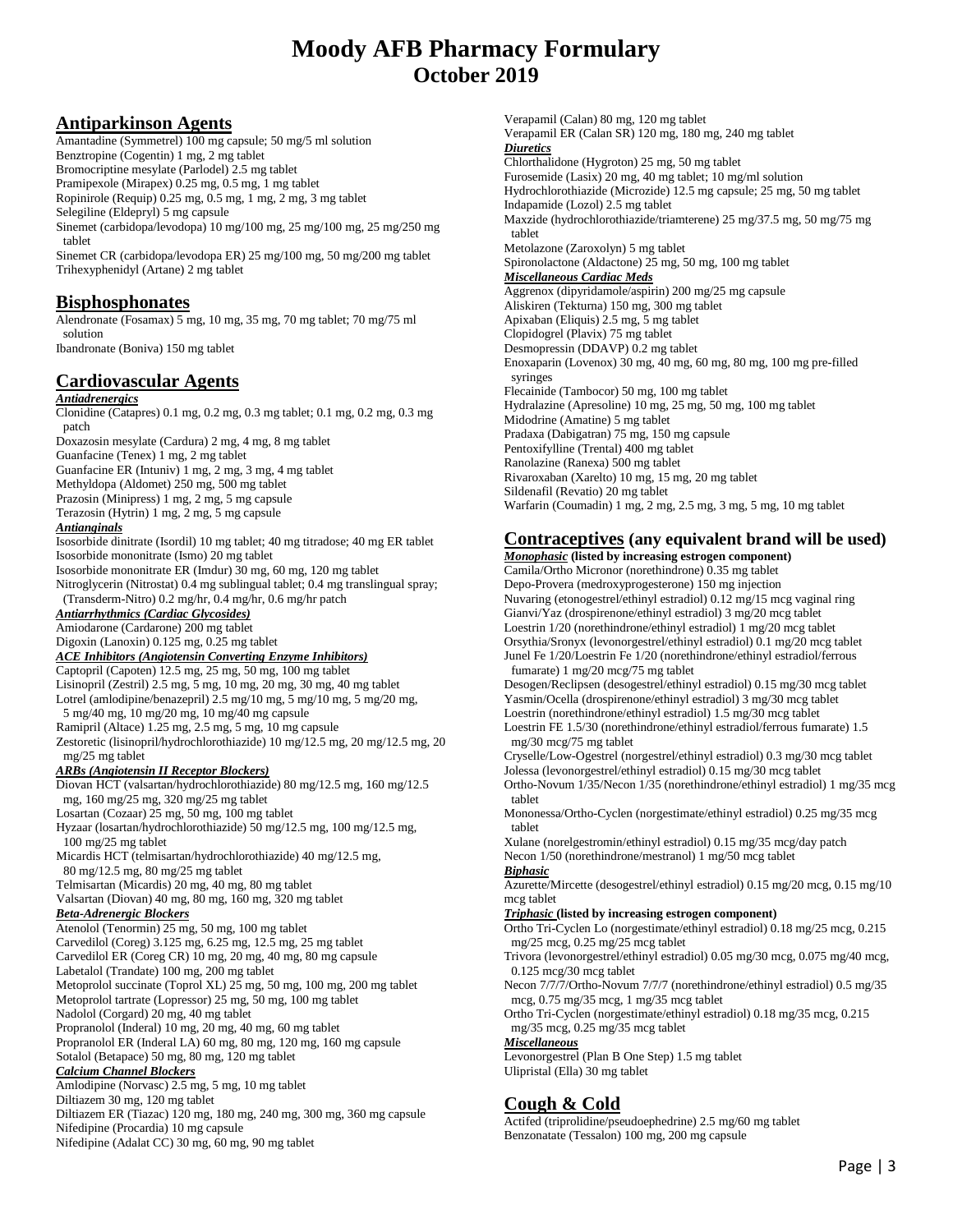Bromfed DM (brompheniramine/pseudoephedrine/dextromethorphan) 2 mg/30 mg/10 mg/5 ml syrup

Cepacol (cetylpyridinium/benzocaine) throat lozenge

Guaifenesin ER (Mucinex) 600 mg tablet

Guaifenesin (Robitussin) 100 mg/5 ml syrup

Mucinex D ER (guaifenesin/pseudoephedrine) 600 mg/60 mg tablet

Phenylephrine (Neo-Synephrine) 0.25% nasal spray (pediatric)

Promethazine DM (promethazine/dextromethorphan) 6.25 mg/15 mg/5 ml syrup

Pseudoephedrine/ER (Sudafed) 30 mg tablet; 120 mg ER tablet; 30 mg/5 ml syrup

Robitussin DM (guaifenesin/dextromethorphan) 100 mg/10 mg/5 ml syrup

#### **Dental**

Chlorhexidine (Peridex) 0.12% oral rinse Sodium fluoride 1.1% (Clinpro 5000) paste Triamcinolone 0.1% (Kenalog in Orabase) 0.1% paste Xylitol (Epic) Gum

# **Diabetic Agents & Supplies**

Acarbose (Precose) 25 mg, 50 mg, 100 mg tablet Exenatide ER (Bydureon/BCise) 2 mg pen; 2 mg auto-injector Glimepiride (Amaryl) 1 mg, 2 mg, 4 mg tablet Glipizide (Glucotrol) 5 mg, 10 mg tablet Glipizide ER (Glocotrol XL) 2.5 mg, 5 mg, 10 mg tablet Glucagon kit Glyburide (Micronase) 1.25 mg, 5 mg tablet; 3 mg, 6 mg micronized tablet Insulin aspart (Novolog) 100 units/ml vial; 100 units/ml flexpen; 100 units/ml penfill cartridge Insulin detemir (Levemir) 100 units/ml vial Insulin glargine (Lantus/Solostar) 100 units/ml vial; 100 units/ml pen Insulin lispro (Humalog) 100 units/ml vial Insulin NPH (Novolin N/Humulin N) 100 units/ml vial; (Kwikpen) 100 units/ml pen Insulin regular (Novolin R) 100 units/ml vial Janumet (sitagliptin/metformin) 50 mg/500 mg, 50 mg/1000 mg tablet Janumet XR (sitagliptin/metformin ER) 50 mg/500 mg, 50 mg/1000 mg, 100 mg/1000 mg tablet Metformin (Glucophage) 500 mg, 850 mg, 1000 mg tablet Metformin ER (Glucophage XR) 500 mg, 750 mg, 1000 mg tablet Nateglinide (Starlix) 60 mg, 120 mg tablet Novolin 70/30 (insulin NPH/insulin regular) 100 units/ml Novolog Mix 70/30 (insulin aspart protamine/insulin aspart) 100 units/ml flexpen Pioglitazone (Actos) 15 mg, 30 mg, 45 mg tablet Sitagliptin (Januvia) 25 mg, 50 mg, 100 mg tablet *Supplies* Alcohol Swabs Freestyle Freedom Lite Blood Glucose Monitoring System Freestyle Freedom Lite Test Strips Lancets Pen Needles Syringes 0.5 ml, 1 ml

## **Gastrointestinals**

Bisacodyl (Dulcolax) 5 mg tablet; 10 mg suppository Bismuth (Pepto Bismol) 262 mg tablet Dicyclomine (Bentyl) 10 mg capsule; 20 mg tablet; 10 mg/5 ml syrup Docusate sodium (Colace) 100 mg capsule Donnatal (hyoscyamine/atropine/scopolamine/phenobarbital) tablet Golytely Hyoscyamine (Levsin) 0.125 mg sublingual tablet; 0.125 mg/ml drops; 0.125 mg/5 ml elixir Lactulose (Cephulac) 10 gm/15 ml syrup Librax (Chlordiazepoxide/Clidinium) 5 mg/2.5 mg capsule Linaclotide (Linzess) 72 mcg, 145 mcg, 290 mcg capsule Loperamide (Imodium) 2 mg capsule Lubiprostone (Amitiza) 8 mcg, 24 mcg capsule Mesalamine ER (Apriso) 0.375 gm capsule Mesalamine DR (Lialda) 1.2 gm tablet Mesalamine SR (Asacol) 400 mg tablet

Mylanta (aluminum/magnesium/simethicone) liquid Nulytely Omeprazole (Prilosec) 10 mg, 20 mg, 40 mg capsule; 2 mg/ml suspension Pancrelipase (Creon) capsule Pantoprazole (Protonix) 20 mg, 40 mg tablet Polyethylene glycol 3350 powder (Miralax) bottle Rabeprazole (Aciphex) 20 mg tablet Ranitidine (Zantac) 150 mg, 300 mg tablet; 15 mg/ml syrup Simethicone (Mylicon Drops) 40 mg/0.6 ml drops Sucralfate (Carafate) 1 gm tablet; 1 gm/10 ml suspension Sulfasalazine (Azulfidine) 500 mg tablet Suprep Bowel Prep Kit

## **Genitourinary**

Alfuzosin (Uroxatral) 10 mg tablet Bethanechol (Urecholine) 10 mg, 25 mg tablet Desmopressin (DDAVP) 0.1 mg/ml nasal solution Finasteride (Proscar) 5 mg tablet Oxybutynin (Ditropan) 5 mg tablet; 5 mg/5 ml solution Oxybutynin XL (Ditropan XL) 5 mg, 10 mg, 15 mg tablet Phenazopyridine (Pyridium) 100 mg, 200 mg tablet Pentosan Polysulfate (Elmiron) 100 mg capsule Potassium Citrate (Urocrit-K) 10 mEq tablet Sildenafil (Viagra) 25 mg, 50 mg, 100 mg tablet Solifenacin (Vesicare) 5 mg, 10 mg capsule Tamsulosin (Flomax) 0.4 mg capsule Tolterodine ER (Detrol LA) 2 mg, 4 mg capsule

#### **Gout**

Allopurinol (Zyloprim) 100 mg, 300 mg tablet Colchicine (Colcrys) 0.6 mg tablet Probenecid (Benemid) 500 mg tablet

### **Hormones/Hormone Modifiers**

Anastrozole (Arimidex) 1 mg tablet Bicalutamide (Casodex) 50 mg tablet Estradiol (Climara) 0.025 mg, 0.0375 mg, 0.05 mg, 0.06 mg, 0.075 mg, 0.1 mg patch Estradiol (Estrace) 1 mg, 2 mg tablet Estradiol (Vagifem) 10 mcg vaginal tablet Estradiol (Vivelle-Dot) 0.05 mg, 0.075 mg, 1 mg patch Estrogens Conj (Premarin) 0.3 mg, 0.45 mg, 0.625 mg, 0.9 mg, 1.25 mg tablet Clomiphene (Clomid) 50 mg tablet Letrozole (Femara) 2.5 mg, 5 mg tablet Levothyroxine (Synthroid) 25 mcg, 50 mcg, 75 mcg, 88 mcg, 100 mcg, 112 mcg, 125 mcg, 137 mcg, 150 mcg, 175 mcg, 200 mcg tablet Liothyroine (Cytomel) 5 mcg, 25 mcg, 50 mcg tablet Megestrol (Megace) 40 mg tablet Medroxyprogesterone (Provera) 2.5 mg, 5 mg, 10 mg tablet Methimazole (Tapazole) 5 mg, 10 mg tablet Norethindrone (Aygestin) 5 mg tablet Prempro (Estrogen Conj/Medroxyprog) 0.3/1.5mg, 0.45/1.5mg, 0.625/2.5mg, and 0.625/5mg tablet Progesterone, Micronized (Prometrium) 100 mg capsule Propylthiouracil (PTU) 50 mg tablet Raloxifene (Evista) 60 mg tablet Tamoxifen (Nolvadex) 10 mg tablet Thyroid USP (Armour Thyroid) 15 mg, 30 mg, 60 mg tablet

#### **Immunomodulatory Biologicals**

Adalimumab (Humira) 20 mg/0.4 ml, 40 mg/0.8ml syringe; 40 mg/0.8 ml pen

#### **Immunosupressants**

Azathioprine (Imuran) 50 mg tablet Cyclophosphamide (Cytoxan) 50 mg tablet Methotrexate (MTX) 2.5 mg tablet; 50 mg/2 ml vial for injection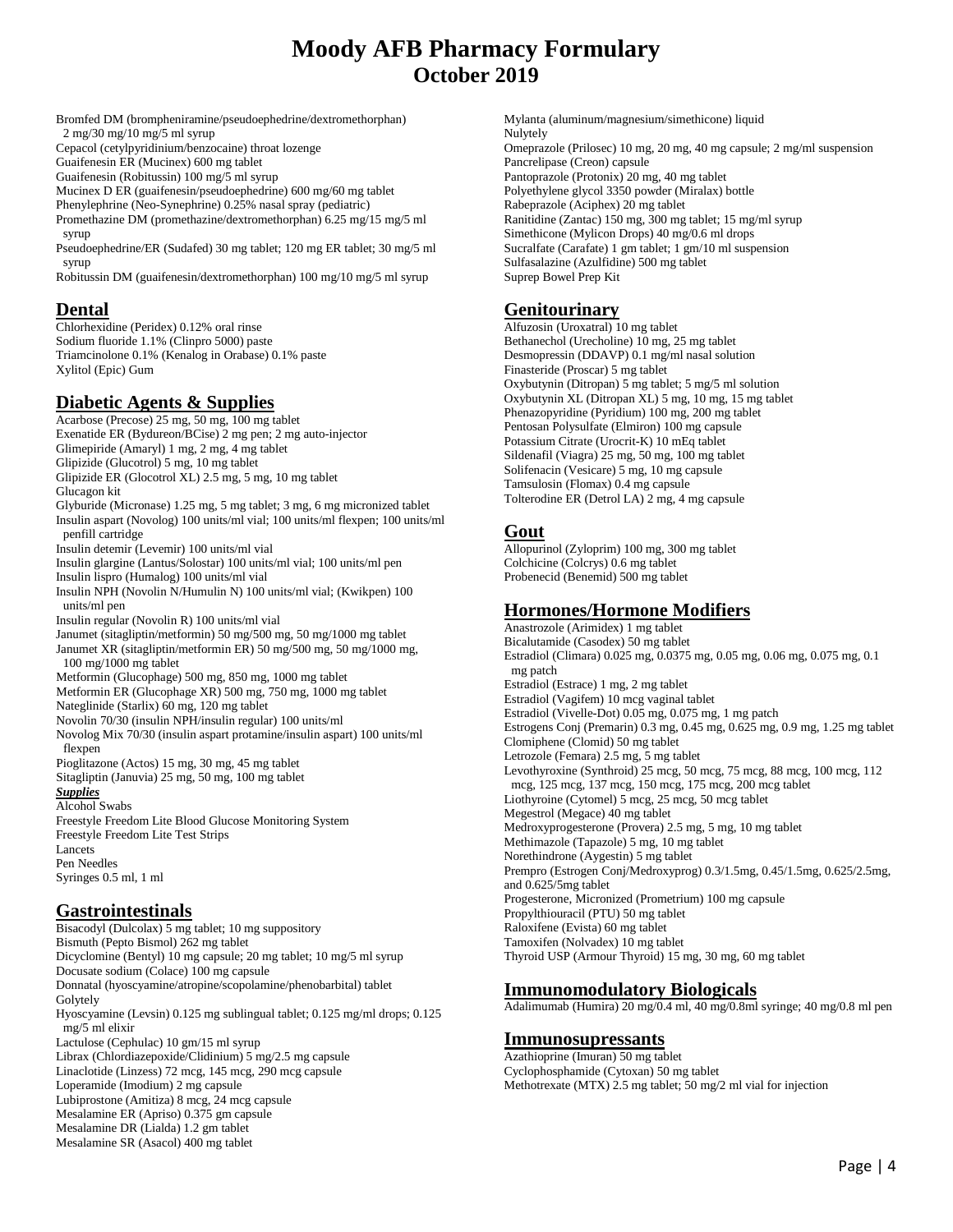## **Inhalants, Oral**

Advair (Fluticasone/Salmeterol) 100 mg/50 mg, 250 mg/50 mg, 500 mg/50 mg

Advair HFA (Fluticasone/Salmeterol) 45 mg/21 mg, 115 mg/21 mg and 230 mg/21 mg inhaler

Albuterol (Proventil) 0.083% vial Albuterol (ProAir HFA) 90 mcg/dose Budesonide (Pulmicort) 0.25 mg/2 ml, 0.5 mg/2 ml respule Combivent Respimat (ipratopium/albuterol) 20 mcg/100 mcg inhaler DuoNeb (Albuterol/Ipratopium) 0.5 mg/3 mg/3 ml solution Fluticasone (Flovent Diskus) 50 mcg, 100 mcg, 250 mcg Fluticasone (Flovent HFA) 44 mcg, 110 mcg, 220 mcg inhaler Ipratropium (Atrovent) inhaler; nebulizer ampule Salmeterol (Serevent Diskus) 50 mcg/dose inhaler Sodium Chloride 0.9% nebulizer solution Spacer Device (Aerochamber) Spacer Device with Mask (Aerochamber with mask) S, M, or L Tiotropium (Spiriva HandiHaler) 18 mcg capsule for inhalation; (Spiriva Respimat) 2.5 mcg/actuation inhaler

# **Inhalants, Nasal**

Azelastine (Astelin) ready spray pump Cromolyn Sodium (Nasalcrom) 5.2 mg/spray nasal spray Flunisolide (Nasalide) 0.025% nasal solution Fluticasone (Flonase) 50 mcg nasal spray Ipratropium (Atrovent) 0.03%, 0.06% nasal spray Nicotrol NS 10 mg/ml nicotine nasal spray Oxymetazoline (Afrin) 0.05% nasal spray Sodium Chloride (Ocean) 0.65% nasal spray

### **Lipid Lowering Agents**

Atorvastatin (Lipitor) 10 mg, 20 mg, 40 mg, 80 mg tablet Cholestyramine (Questran) regular, light powder Ezetimibe (Zetia) 10 mg tablet Fenofibrate (Tricor) 48 mg, 145 mg tablet Fenofibrate (Triglide) 160 mg tablet Fish Oil 1,000 mg capsule Gemfibrozil (Lopid) 600 mg tablet Lovaza (omega 3-acid-ethy/esters) 1 gram capsule Niacin ER (Niaspan) 500 mg, 750 mg, 1000 mg tablet Nicotinic Acid SR (Niacin) 50 mg, 250 mg capsule Pravastatin (Pravachol) 10 mg, 20 mg, 40 mg, 80 mg tablet Rosuvastatin (Crestor) 5 mg, 10 mg, 20 mg, 40 mg tablet Simvastatin (Zocor) 5 mg, 10 mg, 20 mg, 40 mg, 80 mg tablet

## **Migraine**

Eletriptan (Relpax) 20 mg, 40 mg tablet Fioricet (Butalbital/Tylenol/Caffeine) 50 mg/325 mg/40 mg tablet Rizatriptan (Maxalt) 5 mg, 10 mg tablet; Maxalt MLT 5 mg, 10 mg tablet Sumatriptan (Imitrex) 25 mg, 50 mg, 100 mg tablet; 5 mg, 20 mg nasal spray Sumatriptan (Imitrex Statdose) 6 mg/0.5 mg injection, kit & refills Zolmitriptan (Zomig) 2.5 mg, 5 mg tablet Zolmitriptan ODT (Zomig ZMT) 2.5 mg orally disintegrating tablet

## **Miscellaneous**

Albendazole (Albenza) 200 mg tablet Disulfiram (Antabuse) 250 mg tablet Isotretinoin (Accutane) 20 mg, 40 mg capsule Ivermectin (Stromectol) 3 mg tablet Lactobacillus (Acidophilus) 25 million tablet \*cervical dysplasia patients only\* Mebendazole (Vermox) 100 mg chewable tablet Varencicline (Chantix) 0.5 mg, 1 mg tablet

# Nicotine Gum 2 mg, 4 mg

## **Neuromuscular Agents**

Baclofen (Lioresal) 10 mg, 20 mg tablet Chlorzoxazone (Parafon Forte) 500 mg tablet Cyclobenzaprine (Flexeril) 5 mg, 10 mg tablet Metaxalone (Skelaxin) 800 mg tablet Methocarbamol (Robaxin) 500 mg, 750 mg tablet Pyridostigmine (Mestinon) 60 mg tablet; 180 mg SR tablet Tizanidine (Zanaflex) 2 mg, 4 mg tablet

## **Ophthalmics**

*Antibiotics/Antivirals* Azithromycin ophth (Azasite) 1% drops Bacitracin (Baciguent) Oint 3.5gm/tube Besifloxacin (Besivance) 0.6% suspension Ciprofloxacin (Ciloxan) 0.3% solution Erythromycin 5 mg/gm ointment Gentamicin (Garamycin) 0.3% solution; 3.5 gm ointment Maxitrol (Neomycin/Poly B/Dexameth) 3.5 mg/10,000 units/0.1% suspension; ointment Moxifloxacin (Vigamox) 0.5% solution Neosporin (Neomycin/Poly B/Gramicidin) solution; ointment Polytrim (Timethoprim/Poly B) solution Sulfacetamide (Sulamyd) 10% solution; 3.5 gm ointment Tobradex (Tobramycin/Dexamethasone) suspension; ointment Tobramycin (Tobrex) 0.3% solution; ointment *Steroids/NSAIDS* Difluprednate (Durezol) 0.05% solution Fluorometholone Susp (FML) 0.1% solution Ketoralac (Acular) 0.5% solution Loteprednol (Lotemax) 0.5% solution Nepafenac (Ilevro) 0.3% suspension Prednisolone (Pred Forte) 1% suspension Prednisolone (Pred Mild) 0.12% suspension *Glaucoma Agents* Acetazolamide (Diamox) 250 mg, 500 mg tablet Betaxolol (Betoptic-S) 0.25% suspension Bimatoprost (Lumigan) 0.01%, 0.03% solution Brimonidine Tartrate (Alphagan-P) 0.15%, 0.2% solution Brimonidine/Timolol (Combigan) drops Cosopt (dorzolamide 2%/timolol 0.5%) ophth drops Dorzolamide (Trusopt) 2% solution Latanoprost (Xalatan) 0.005% solution Pilocarpine (Isopto Carpine) 1%, 2%, 4% solution Timolol (Timoptic) 0.5% solution Timolol (Timoptic XE) 0.25%, 0.5% solution *Miscellaneous* Artificial Tears solution; ointment Atropine Sulfate (Isopto Atropine) 1% solution Carboxymethylcellulose (Refresh Plus) 0.5% drops Carboxymethylcellulose Sodium (Refresh Tears) solution Cyclosporine (Restasis) drops Lacri-Lube 3.5 gm ointment Olopatadine (Patanol) 0.1% solution Olopatadine (Pazeo) 0.7% solution Sodium Chloride (Muro 128) solution; 3.5 gm ointment

## **Otics**

Carbamide Peroxide (Debrox) 6.5% otic solution CiproDex (Ciprofloxacin/Dexamethasone) 0.3%/0.1% suspension CiproHC (Ciprofloxacin/Hydrocortisone) otic solution Cortisporin (Neomycin/Polymyxin B/Hydrocortisone) suspension Ofloxacin (Floxin) 0.3% otic solution VoSol HC (Acetic Acid/Hydrocortisone) 2%/1% solution

# **Pain Meds (non-controlled)**

Acetaminophen (Tylenol) 325 mg, 500 mg tablet; 160 mg/5 ml oral solution; 120 mg, 325 mg, 650 mg suppository Aspirin 81 mg EC & chewable tablet; 325 mg EC tablet Baclofen (Lioresal) 10 mg tablet Celecoxib (Celebrex) 100 mg, 200 mg capsule Diclofenac potassium 50 mg tablet Diclofenac sodium 50mg DR tablet, 75 mg DR/EC tablet, 100 mg ER tablet Diclofenac/Misoprostol (Arthrotec) 50 mg, 75 mg tablet Diflunisal 500 mg Etodolac (Lodine) 200 mg, 300 mg capsule; 400 mg, 500 mg tablet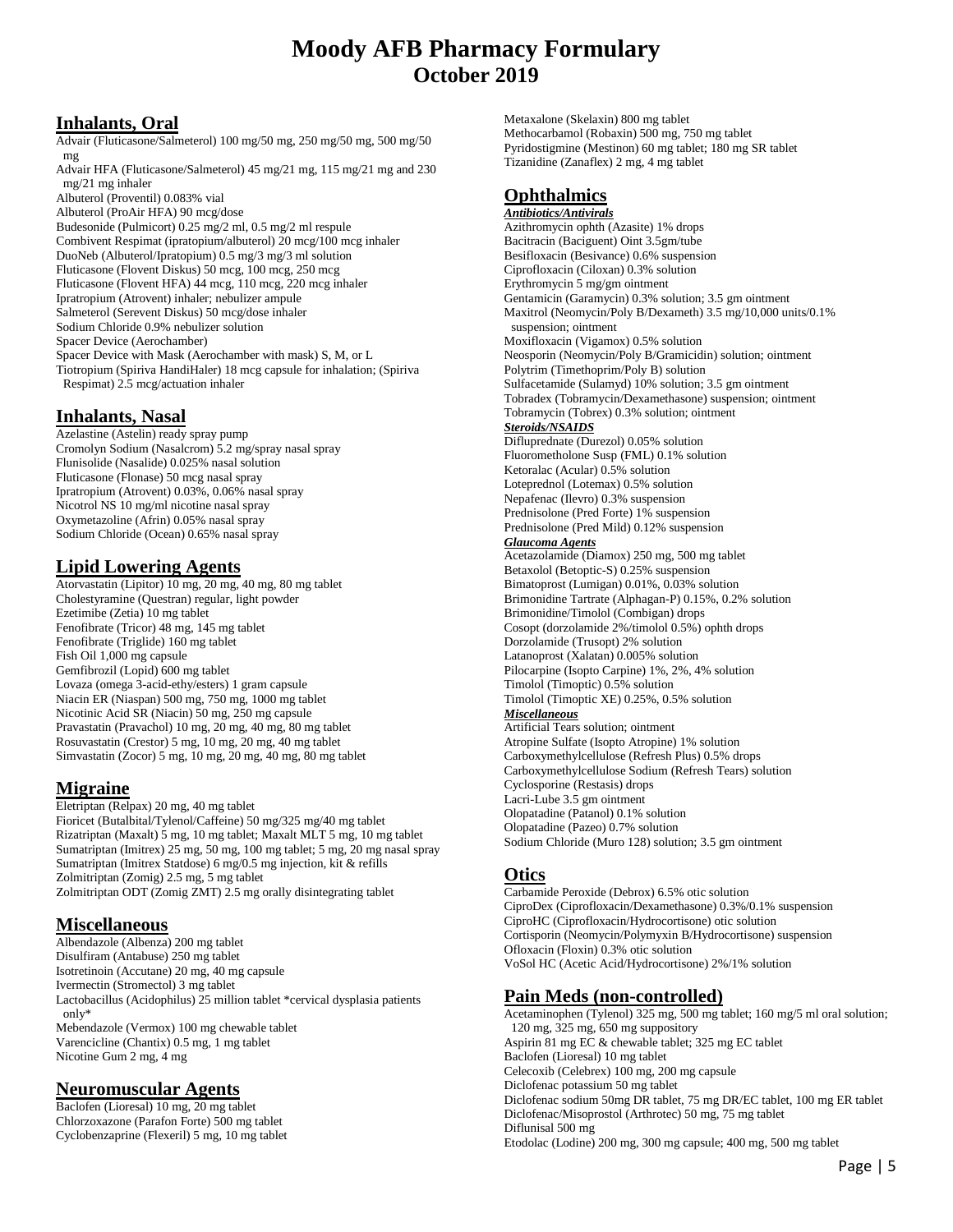Ibuprofen (Motrin) 400 mg, 600 mg, 800 mg tablet; 100 mg/5 ml suspension Indomethacin (Indocin) 25 mg, 50 mg capsule; 75 mg ER capsule Ketorolac tromethamine (Toradol) 10 mg tablet Meloxicam (Mobic) 7.5 mg, 15 mg tablet Nabumetone (Relafen) 500 mg, 750 mg tablet Naproxen (Naprosyn) 250 mg, 500 mg tablet; 125 mg/ml suspension Naproxen (EC-Naprosyn) 500 mg delayed release tablet Naproxen Sodium (Anaprox DS) 550 mg tablet Salsalate (Disalcid) 500 mg, 750 mg tablet Sulindac (Clinoril) 150 mg, 200 mg tablet

#### **Rectals**

Acetaminophen (Tylenol) 120 mg, 325 mg, 650 mg suppository Bisacodyl (Dulcolax) 10 mg suppository Fleet Enema & Pediatric Fleet Enema Glycerin, infant suppository Hydrocortisone (Anusol HC) 25 mg suppository; 2.5% cream Proctofoam HC (hydrocortisone/pramoxine) rectal foam Promethazine (Phenergan) 12.5 mg, 25 mg, 50 mg suppository

# **Schedule II Controlled Substances**

**Limited to 30-day supply except ADHD maintenance meds** Adderall (mixed amphetamine salts) 5 mg, 7.5 mg, 10 mg, 15 mg, 20 mg, 30

mg tablet

Adderall XR (mixed amphetamine salts) 5 mg, 10 mg, 15 mg, 20 mg, 25 mg, 30 mg

Codeine 30 mg tablet

Dextroamphetamine (Dexedrine) 5 mg tablet; 5 mg, 10 mg spansules Fentanyl (Duragesic) 12 mcg, 25 mcg, 50 mcg, 75 mcg, 100 mcg patch Meperidine (Demerol) 50 mg tablet

- Methylphenidate (Ritalin) 5 mg, 10 mg tablet; 20 mg sustained release tablet Methylphenidate LA (Ritalin LA) 10 mg, 20 mg, 30 mg, 40 mg biphasic 50- 50 capsule
- Methylphenidate CD (Metadate CD) 10 mg, 20 mg, 30 mg, 40 mg, 50 mg, 60 mg biphasic 30-70 capsule
- Methylphenidate (Concerta) 18 mg, 27 mg, 36 mg, 54 mg biphasic 22-78 tablet

Morphine Sulfate (MS Contin) 15 mg, 30 mg, 60 mg SR tablet Norco (hydrocodone/tylenol) 5 mg/325 mg, 7.5 mg/325 mg, 10 mg/325mg tablet

- Oxycodone 5 mg, 15 mg, 20 mg, 30 mg tablet
- Oxycodone ER (OxyContin) 10 mg, 15 mg, 20 mg, 40 mg, 60 mg, 80 mg tablet

Percocet (oxycodone/tylenol) 5 mg/325 mg, 7.5 mg/325 mg, 10 mg/325 mg tablet

Tussionex (hydrocodone/chlorpheniramine) 10 mg/8 mg/5 ml (115 ml bottle)

# **Schedule III, IV, V Controlled Substances**

Alprazolam (Xanax) 0.25 mg, 0.5 mg, 1 mg tablet Carisoprodol (Soma) 350 mg tablet Chlordiazepoxide (Librium) 10 mg, 25 mg capsule Clonazepam (Klonopin) 0.5 mg, 1 mg tablet Clorazepate (Tranxene) 7.5 mg tablet Covaryx (esterified estrogens/methyltestosterone) 1.25 mg/2.5 mg tablet Covaryx HS (esterified estrogens/methyltestosterone) 0.625 mg/1.25 mg tablet Diazepam (Valium) 2 mg, 5 mg, 10 mg tablet Diazepam (Diastat Accudial) rectal gel kit Eszopiclone (Lunesta) 1 mg, 2 mg, 3 mg tablet Lomotil (diphenoxylate/atropine) 2.5 mg/0.025 mg tablet Lorazepam (Ativan) 0.5 mg, 1 mg tablet Modafinil (Provigil) 100 mg, 200 mg tablet Naloxone hydrochloride (Narcan) 4 mg nasal spray Phenobarbital 30 mg tablet; 20 mg/5 ml elixir Robitussin AC (guaifenesin/codeine) 100 mg/10 mg/5 ml syrup (118 ml bottle) Temazepam (Restoril) 15 mg, 22.5 mg, 30 mg capsule Testosterone (Fortesta) 2% gel Testosterone Cypionate 200 mg/ml vial Tramadol (Ultram) 50 mg tablet Triazolam (Halcion) 0.25 mg tablet

Tylenol #3 (Tylenol/Codeine) 300 mg/30 mg tablet; 120 mg/12 mg/5 ml elixir (120 ml bottle) Ultracet (tramadol/tylenol) 37.5 mg/325 mg tablet Zaleplon (Sonata) 5 mg, 10 mg capsule Zolpidem (Ambien) 5 mg, 10 mg tablet Zolpidem ER (Ambien ER) 6.25 mg, 12.5 mg tablet

#### **Steroids**

Budesonide (Entocort EC) 3 mg capsule Dexamethasone (Decadron) 0.5 mg, 2 mg, 4 mg tablet Hydrocortisone (Cortef) 10 mg, 20 mg tablet Prednisone (Deltasone) 1 mg, 5 mg, 10 mg, 20 mg, 50 mg tablet Prednisone (Sterapred) 5 mg, 10 mg dose pack Prednisolone (Prelone) 15 mg/5 ml solution Methylprednisolone (Medrol) 4 mg tablet; dose pack

### **Topicals**

*Antibiotics/Antifungals/Anti-Infectives* Acyclovir (Zovirax) 5% cream; ointment Bacitracin 500 unit/gram ointment Butenafine (Mentax) 1% cream Cicloprix (Penlac) 8% topical nail lacquer Clindamycin (Cleocin-T) 1% solution Clotrimazole (Lotrim) 1% cream; 1% solution Duac (clindamycin 1.2%/benzoyl peroxide 5%) gel Erythromycin (T-Stat) 2% solution Imiquimod (Aldara) 5% cream Ketoconazole (Nizoral) 2% cream; 2% shampoo Lotrisone (clotrimazole/betamethasome dipropionate) 1%/0.5% cream Metronidazole (Metrogel) 1% topical gel Mupirocin (Bactroban) 2% ointment; 2% cream Mycolog II (nystatin/triamcinolone) 100,000 unit/0.1% cream Neosporin (bacitracin/neomycin/polymixin B) 400 unit/3.5 mg/5000 unit/gram ointment Nystatin (Mycostatin) 100,000 unit/gram cream; ointment; powder Permethrin (Nix) 1% shampoo; (Elimite) 5% cream Silver Sulfadiazine (Silvadene) 1% cream Tretinoin 0.025%, 0.05%, 0.1% cream; 0.025% gel Urea (Carmol) 20% cream Zinc Oxide 20% ointment *Corticosteriods* Betamethasone Dipropionate (Diprosone) 0.05% cream; ointment Betamethasone Valerate (Valisone) 0.1% cream; lotion Clobetasol (Temovate) 0.05% cream; ointment; gel; topical solution Clobetasol Propionate (Olux) scalp foam Fluocinonide (Lidex) 0.05% cream; ointment; solution Fluocinolone (Synalar) 0.025% cream; 0.01% solution Hydrocortisone 1% cream; 0.5%, 1%, 2.5% ointment Hydrocortisone Valerate (Westcort) 0.2% cream Hydrocortisone Butyrate 0.1% cream; ointment Mometasone (Elocon) 0.1% cream; ointment Triamcinolone (Kenalog) 0.1% cream; ointment Triamcinolone (Kenalog) 15 mcg spray *Miscellaneous Topical Agents* Adapalene (Differin) 0.1% gel Aluminum Chloride Hexahydrate (Drysol) 20% solution Ammonium Lactate (LacHydrin) 12% lotion Aquaphor Ointment Azelaic acid (Finacea) 15% topical gel Benzaclin (clindamycin/benzoyl peroxide) gel Benzoyl Peroxide gel (Panoxyl 5) 5%, 10% gel Benzoyl Peroxide 5%, 10% wash First-Mouthwash BLM (diphenhydramine/lidocaine/Maalox 1:1:1) Calcipotriene (Dovonex) 0.005% cream; scalp solution Cetaphil Skin Cleanser Coal Tar (Zetar) Shampoo Diclofenac (Voltaren) 1% gel Dilfluoroucil (Efudex) 5% cream EMLA (lidocaine/prilocaine) 2.5%/2.5% cream Hydrocerin (Eucerin) cream Lidocaine (Xylocaine) 2% viscous; 5% ointment; 2% jelly